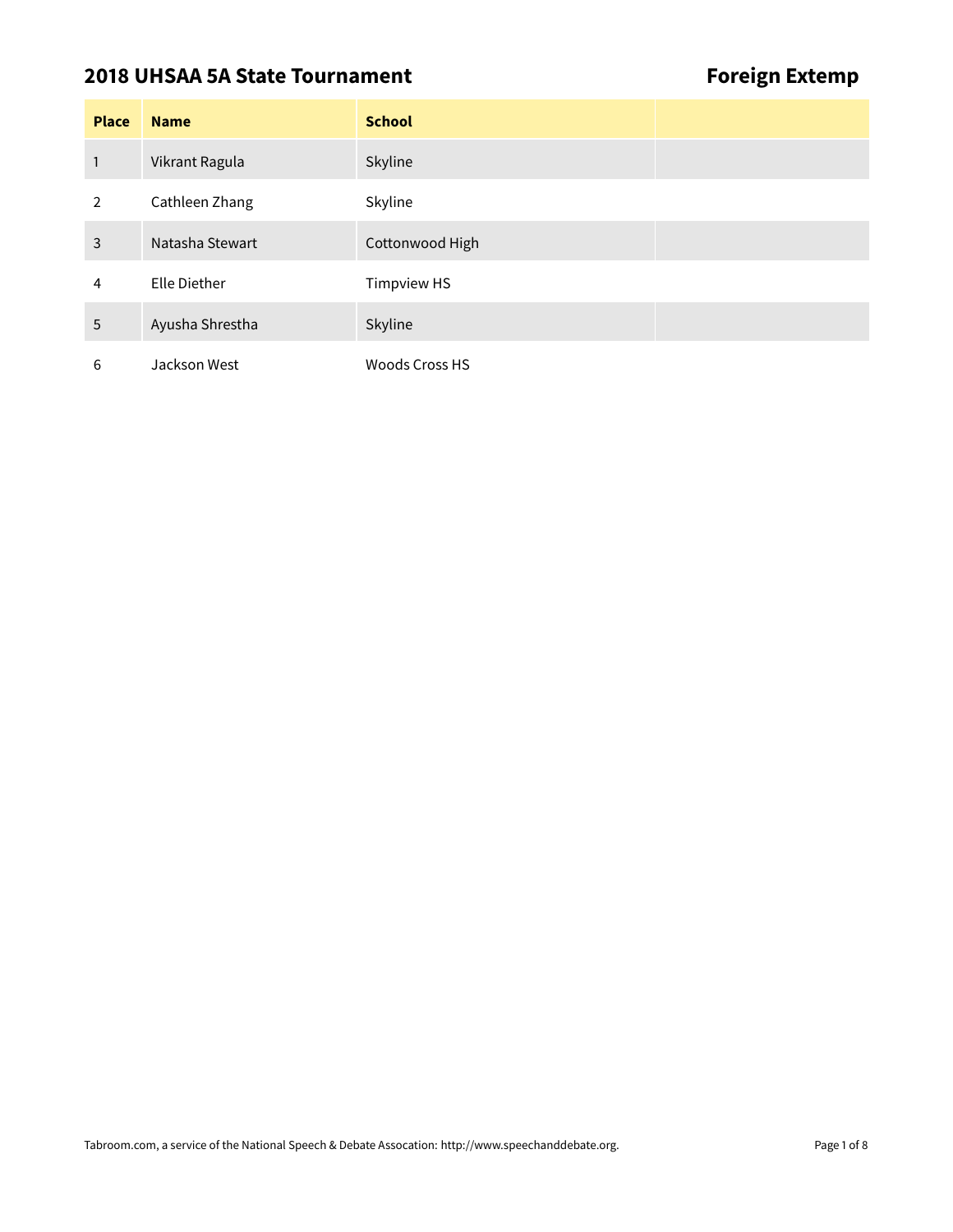# **2018 UHSAA 5A State Tournament Community Community Community Community Community Community Community Community**

| <b>Place</b>   | <b>Name</b>    | <b>School</b>        |                       |
|----------------|----------------|----------------------|-----------------------|
| 1              | Sophie Dodge   | Woods Cross HS       |                       |
| $\overline{2}$ | Hannah Goins   | Highland High School | (like coins with a G) |
| 3              | Julane Machado | Skyline              |                       |
| 4              | Salmoon Masih  | <b>SLC West HS</b>   |                       |
| 5              | Asja Johnson   | Cottonwood High      |                       |
| 6              | Sahar Kanishka | Cottonwood High      |                       |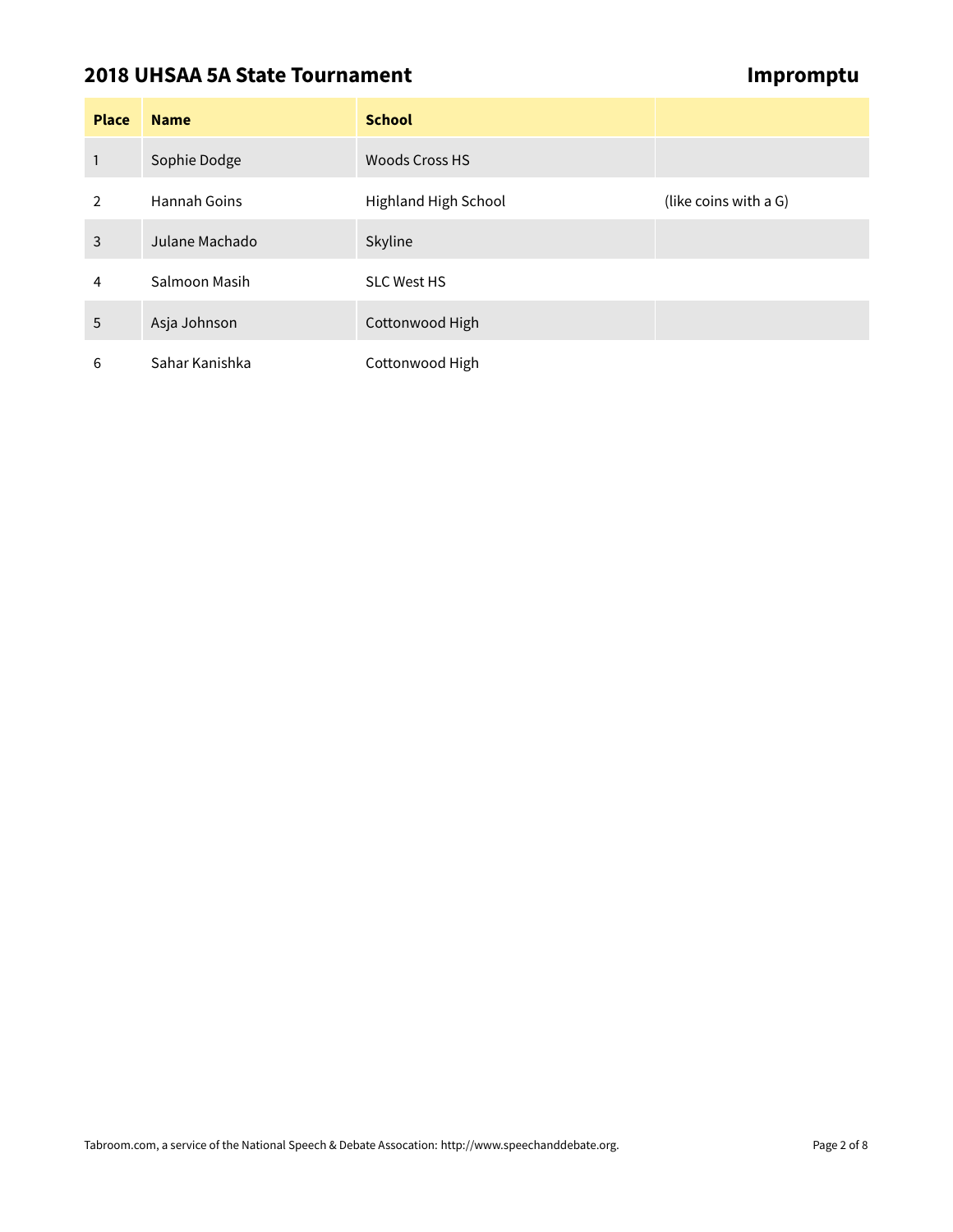# **2018 UHSAA 5A State Tournament Lincoln Douglas**

| <b>Place</b> | <b>Name</b>            | <b>School</b>         |
|--------------|------------------------|-----------------------|
|              | Sophie Caligiuri       | <b>Woods Cross HS</b> |
|              | Connor Hill            | Corner Canyon HS      |
|              | Parker Brailow         | Corner Canyon HS      |
|              | <b>Tiffany Brailow</b> | Corner Canyon HS      |
|              | Sarah Kim              | Skyline               |
|              | <b>Baran Cinbis</b>    | Skyline               |
|              | Demetrius Morgan       | Maple Mountain HS     |
|              | <b>Bennett Wallace</b> | Maple Mountain HS     |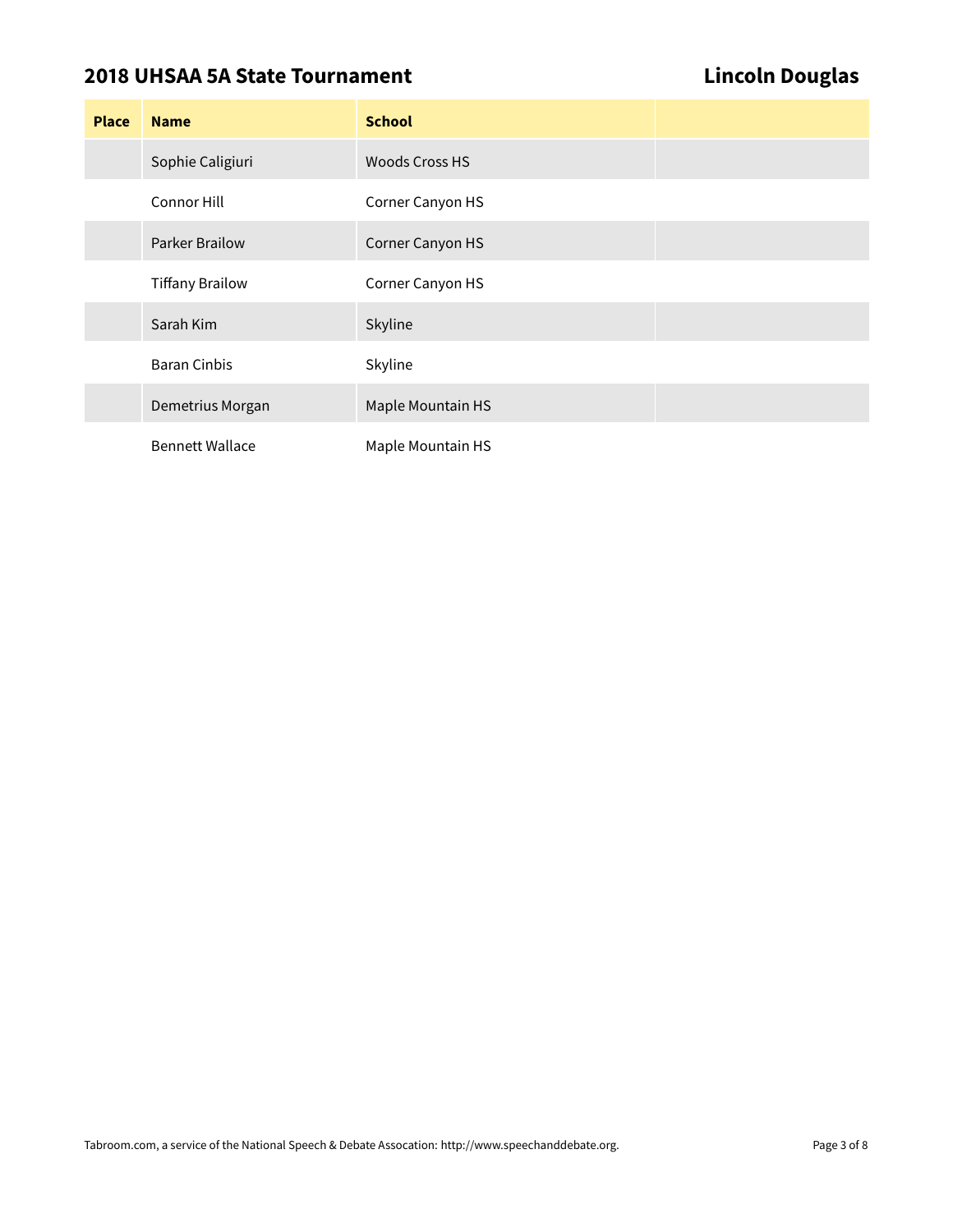### **2018 UHSAA 5A State Tournament National Extemp**

| <b>Place</b>  | <b>Name</b>       | <b>School</b>               |
|---------------|-------------------|-----------------------------|
| 1             | Kanishka Ragula   | Skyline                     |
| $\mathcal{P}$ | Samantha Eubank   | <b>Bountiful HS</b>         |
| 3             | Madeline Galian   | <b>SLC West HS</b>          |
| 4             | Sreemanti Dey     | Skyline                     |
| 5             | Louis Reed        | <b>Highland High School</b> |
| 6             | Marchello Alvarez | <b>SLC West HS</b>          |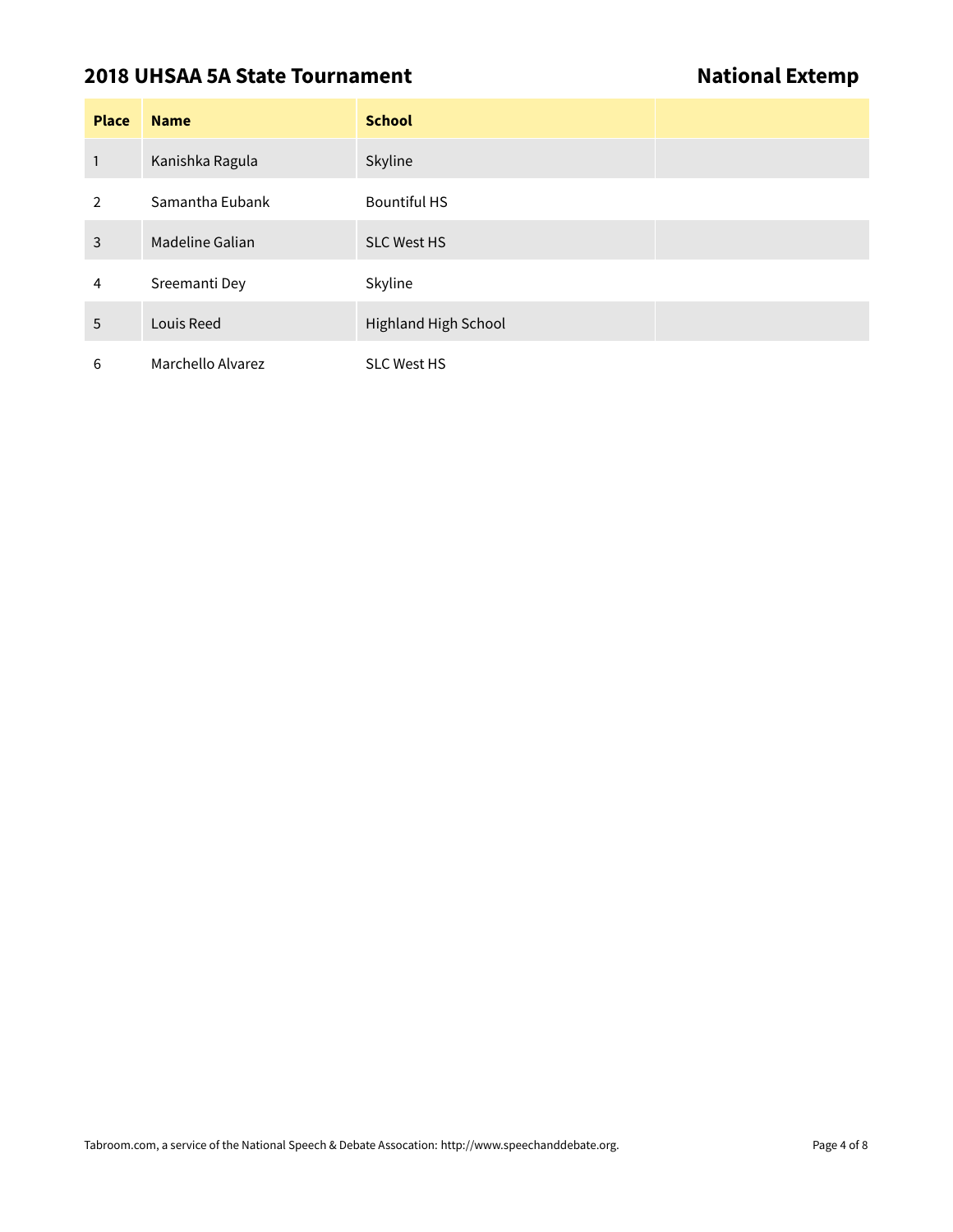# **2018 UHSAA 5A State Tournament Construction Construction Construction Construction Construction Construction Construction Construction Construction Construction Construction Construction Construction Construction Construc**

| <b>Place</b>   | <b>Name</b>          | <b>School</b>         |
|----------------|----------------------|-----------------------|
| 1              | Keziah Daum          | <b>Woods Cross HS</b> |
| $\overline{2}$ | Cindy Phan           | Skyline               |
| 3              | Arianna Meinking     | <b>SLC West HS</b>    |
| 4              | Jacob Valero         | Skyline               |
| 5              | Sophia Gaona         | Jordan HS             |
| 6              | <b>Hailey Pesner</b> | Wasatch High School   |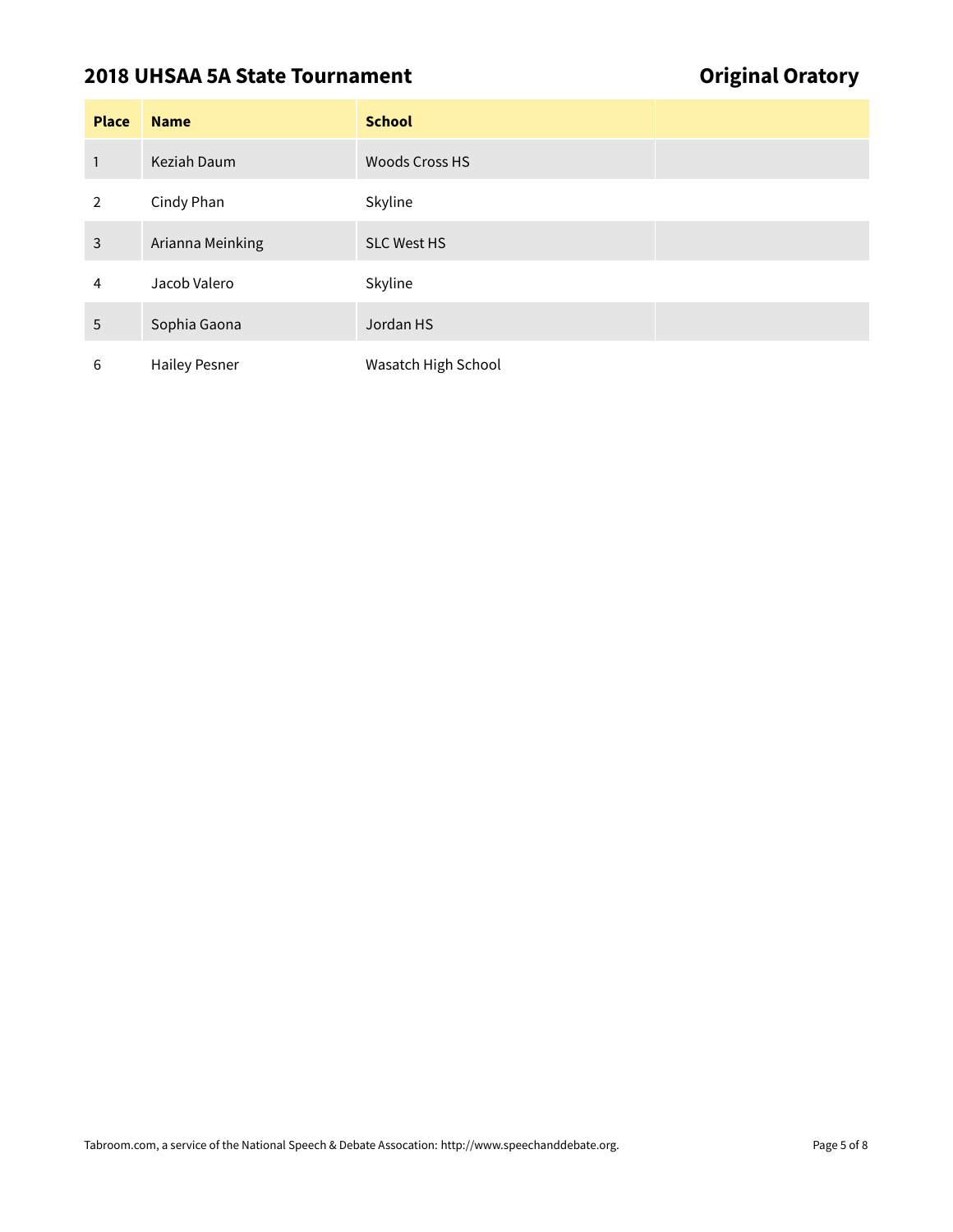### **2018 UHSAA 5A State Tournament** *Policy*

**Place Name School** Aoki & Banuri Kenji Aoki Ramis Banuri SLC West HS Banuri & Nelson Kiyan Banuri Kenneth Nelson SLC West HS Lair & Kim Sam Lair Matthew Kim SLC West HS Feinhauer & Devaru Isabella Feinhauer Siddhant Devaru Skyline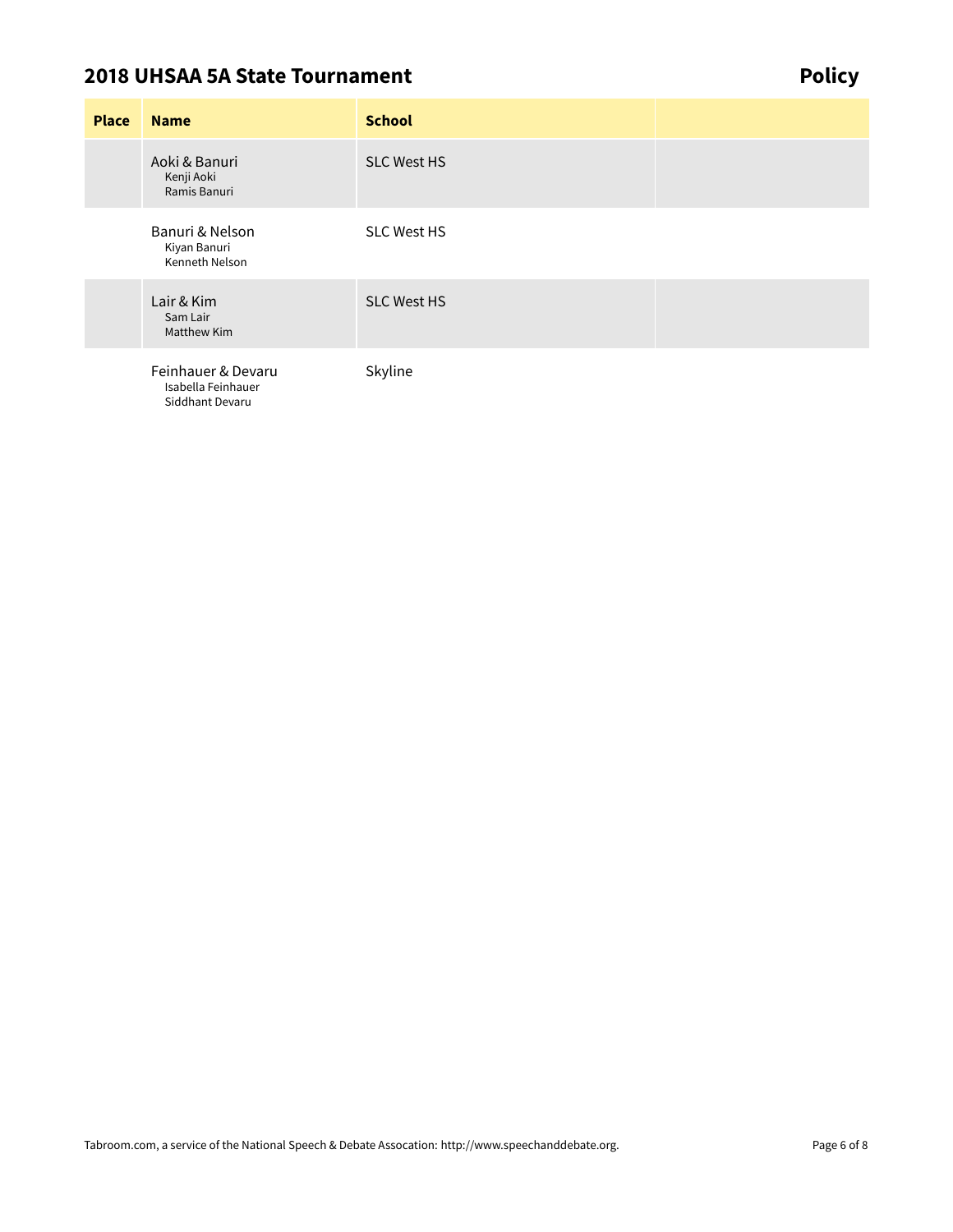### **2018 UHSAA 5A State Tournament Public Forum**

| <b>Place</b> | <b>Name</b>                                                | <b>School</b>         |  |
|--------------|------------------------------------------------------------|-----------------------|--|
|              | Hall & Jones<br>David Hall<br>Donovan Jones                | <b>Woods Cross HS</b> |  |
|              | Chen & Yu<br>Cynthia Chen<br>Mia Yu                        | <b>SLC West HS</b>    |  |
|              | Tran & Tran<br>Alec Tran<br>Vivian Tran                    | Skyline               |  |
|              | Amarel & Sorenson<br><b>Austin Amarel</b><br>Nick Sorenson | <b>Woods Cross HS</b> |  |
|              | Cheatham & Burke<br>Lanie Cheatham<br>Josefine Burke       | Skyline               |  |
|              | Agarwal & Goodman<br>Tejita Agarwal<br>Marissa Goodman     | <b>SLC West HS</b>    |  |
|              | Bacon & Berensen<br>Lauren Bacon<br>Lauren Berensen        | <b>SLC West HS</b>    |  |
|              | Neiswanger & Coria<br>Ean Neiswanger<br>Ivan Coria         | Roy High School       |  |